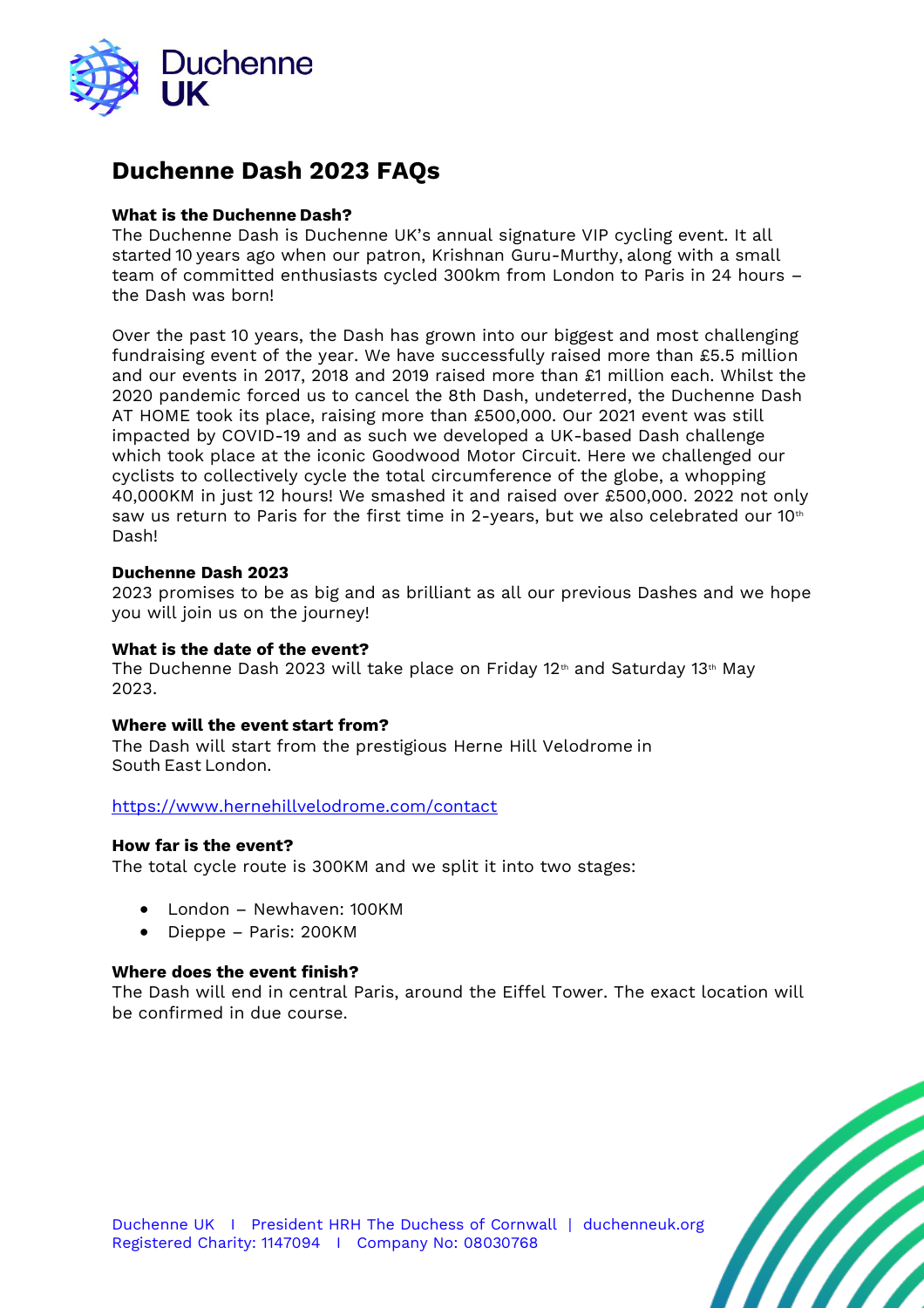

# **What are the timings of the event?\***

| Friday 12th May   |                                                                                                                                   |
|-------------------|-----------------------------------------------------------------------------------------------------------------------------------|
| $10:00 - 12:30$   | Registration opens, cyclists will be invited to arrive at<br>staggered, pre-confirmed times<br>Lunch, welcome, final preparations |
| 13:00-14:00       | Cyclists depart in staggered time slots depending on their<br>group speed                                                         |
| 18:00-21:00       | Arrive Newhaven, shower, dinner                                                                                                   |
| 21:00             | Depart for the Ferry                                                                                                              |
| 23:00             | Depart UK                                                                                                                         |
| Saturday 13th May |                                                                                                                                   |
| 05:00             | <b>Arrive Dieppe</b>                                                                                                              |
| 05:30-06:30       | Depart Dieppe in staggered group speeds                                                                                           |
| 17:00             | Arrive Paris                                                                                                                      |
| PM                | Celebration                                                                                                                       |
| Sunday 14th May   |                                                                                                                                   |
| Various           | Return to London via Eurostar                                                                                                     |

\*All timings are subject to change  

## **Getting involved**

The Duchenne Dash is open to keen and confident cyclists over 18 years old, who can commit to the challenge of cycling 300KM in 24hrs and also raising £4,000 for Duchenne UK.  

## **Do we need a team name?**

If you are joining as part of a team or with a group of friends, we will need you to confirm either a team name, or the name of the team/group leader/coordinator. This will enable us to know who is joining with who for planning and organisational purposes.

## **How can I register?**

Please contact the Dash team at [dash@duchenneuk.org](mailto:dash@duchenneuk.org) to discuss participation. Registration closes on 1<sup>st</sup> April at 23:59.

## **Early bird registration offer**

If you sign up before 9th September 2022, the registration fee will be frozen at £495.

An additional £8.50 booking fee that includes a credit card handling fee, which is imposed by the banks and payment acquirer will be added to the total payable. \*\*Duchenne UK does not receive this administration fee\*\*

The total you will be asked to pay upon registration is £503.50

Included in your registration fee:

• Total event support, including; medics, mechanics, outriders, Ride Captains and escorts in both the UK and France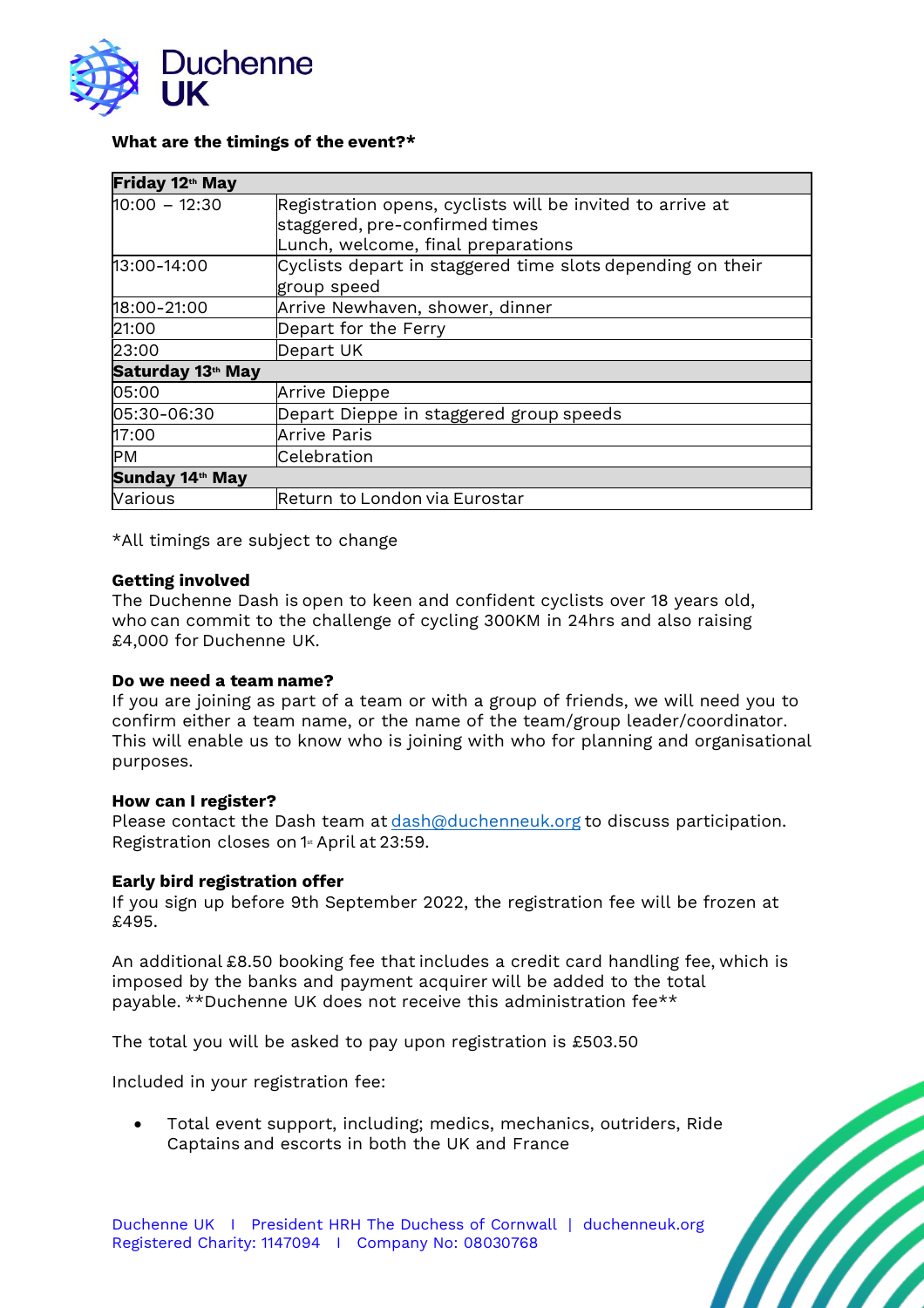

- Transport including; night ferry to France on Friday 10<sup>th</sup> June and return Eurostar to London on Sunday 12<sup>th</sup> June
- Return bike transport to a central London location
- Food and drink throughout the ride
- Evening meal and hot shower in Newhaven
- Hotel accommodation (based on a twin or triple room, sharing) in Paris on Saturday 11<sup>th</sup> June, including breakfast
- Dinner at the Duchenne Dash Gala Dinner on Saturday 11<sup>th</sup> June in Paris
- Exclusive limited-edition Dash cycling jersey
- Pre-event rider pack and information
- Training and nutritional guide
- Access to Dash Training Rides with our experienced Ride Captains
- Finisher medal
- Rider registration goody bag
- Digital event photos
- Support from the Duchenne UK Team all the way!

# **Registration after 9th September 2022**

If you sign up after 9th September 2022, the registration fee will be £545 plus the £8.50 booking fee as detailed above.

The elements included in your registration are the same, as listed above.

# **Will I get a bed on the ferry?**

No, cabins are not available as part of our booking.  

# **Can I get a bed on the ferry?**

Cabins on the ferry are not available to our booking. Cyclists are kindly asked NOT to contact the ferry company to book cabins personally, as this would put us in breach of our booking terms and could jeopardise our booking preventing us from being allowed to travel.  

## **How/where will I sleep on the ferry?**

There is plenty of floor space and seating areas on the ferry to settle down to get some sleep. It is recommended that you pack a roll mat, sleeping bag, eye mask and ear plugs for the journey. Oh and don't forget your sense of adventure and a sense of humor!

## **How will I get my bike back to London at the end of the event?**

The organisers will make arrangements to get your bike back to London at the end of the event. You will be required to collect your bike from the Londonbased storage facility the week after the event. More information will be shared about this in due course.  

## **When does registration close?**

Registration closes on 1<sup>st</sup> April 2023 at 23:59.

# **When do I pay my registration fee?**

You will pay for your registration fee upon sign up. Please contact the Dash team at [dash@duchenneuk.org](mailto:dash@duchenneuk.org) to discuss participation.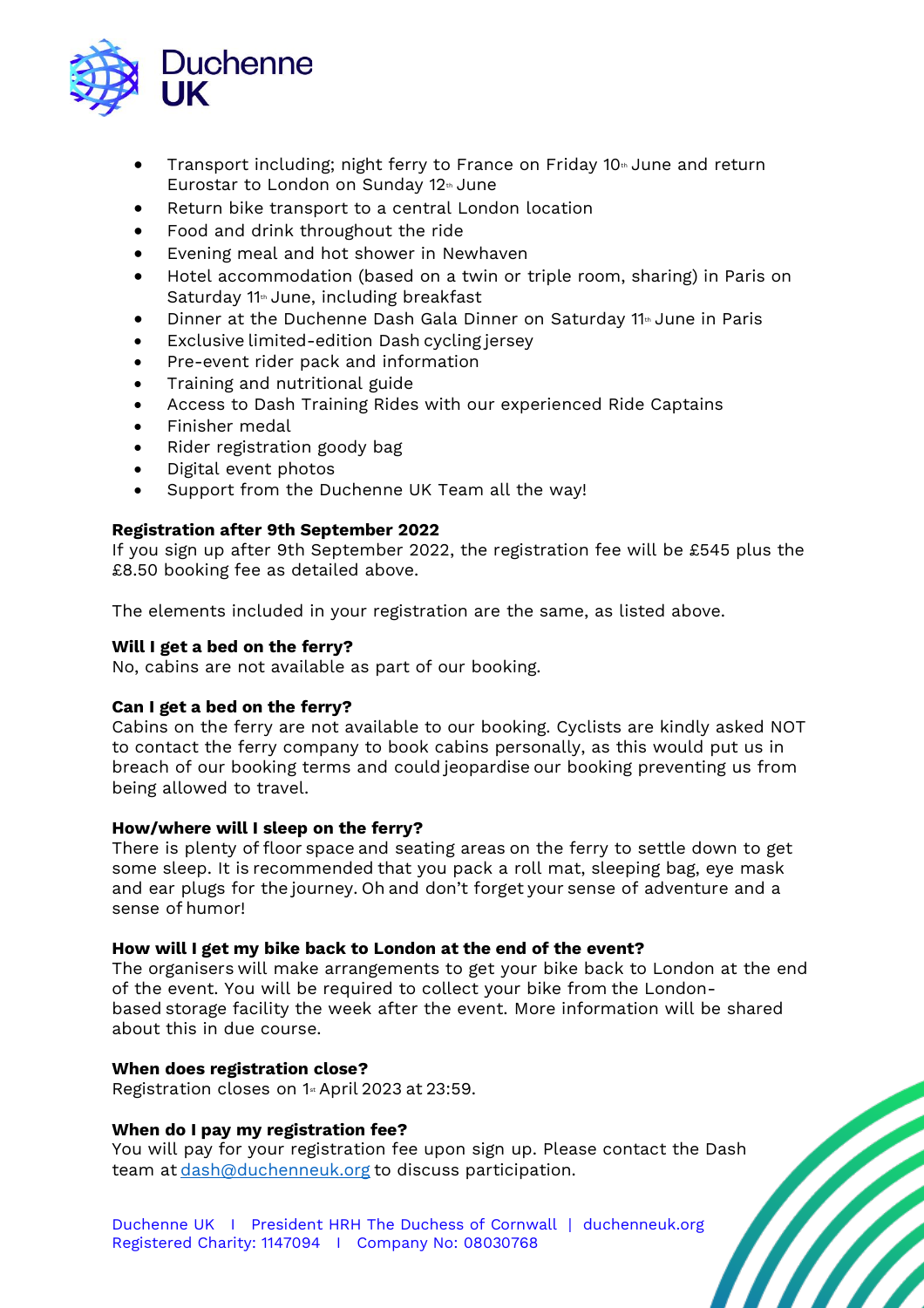

You will also be required to submit an event registration and medical form as part of the registration process.  

# **Do I have to fundraise?**

Yes, we ask that all participants commit to fundraising a minimum of £4,000. The total can include any Gift Aid or Match Funding you are entitled too. Duchenne UK will be able to provide fundraising support and assistance, so you won't be doing it alone!   

# **What happens if I can't raise the sponsorship amount?**

We ask that you make every effort to raise the suggested fundraising amount. Please contact a member of the team [\(dash@duchenneuk.org\)](mailto:dash@duchenneuk.org) if you have any concerns and they will be able to provide further advice.

# **Will there be video content to share with my networks?**

Yes, a variety of content, including video content will be shared throughout the campaign.

# **What kit and equipment will I need?**

The Duchenne Dash is an endurance cycling event and as such the suggested kit list is extensive. Top line items are listed below, comprehensive kit and packing lists will be provided in official briefing packs circulated in advance of the event.  

- Valid passport, which has at least 6 months validity (from the event date)
- Required visa documentation to enter France
- A bike, which you can ride and is road worthy
- A bike helmet (which must be worn at all times when on the road)
- Suitable cycling clothing, plus several spare sets so you can change throughout the event
- Wet weather kit: rain jacket, show covers, arm warmers, gilet
- Sun cream
- Chamois cream
- Saddle pack with two inner tubes, tyre levers, patches, air canisters
- Preferred energy gels/bars, electrolyte sachets etc
- Any specific medication you require (such as inhalers, hay fever tablets)
- Change of clothes for the night on the ferry, the gala dinner in Paris and the return journey to London
- Garmin/GPS device
- Mobile phone for taking lots of photos and updating your social media channels on your progress
- Roll mat, sleeping bag, eye mask and ear plugs for the ferry crossing
- Credit card/cash

## **Should I get my bike serviced before the event?**

It is strongly recommended that your bike is in tip-top condition for your training and of course for the Dash itself. Give it a good wash if it hasn't had one in a while; treat it to a thorough service at [Pearson](https://www.pearson1860.com/) to ensure that everything is running sweetly.  

## **Do I have to train in advance of the event?**

As with any endurance sporting event/challenge, it is paramount that you undertake suitable training prior to the event. This is an endurance event so the more training you do the easier and more fun the ride will be.  

Duchenne UK I President HRH The Duchess of Cornwall | duchenneuk.org Registered Charity: 1147094 I Company No: 08030768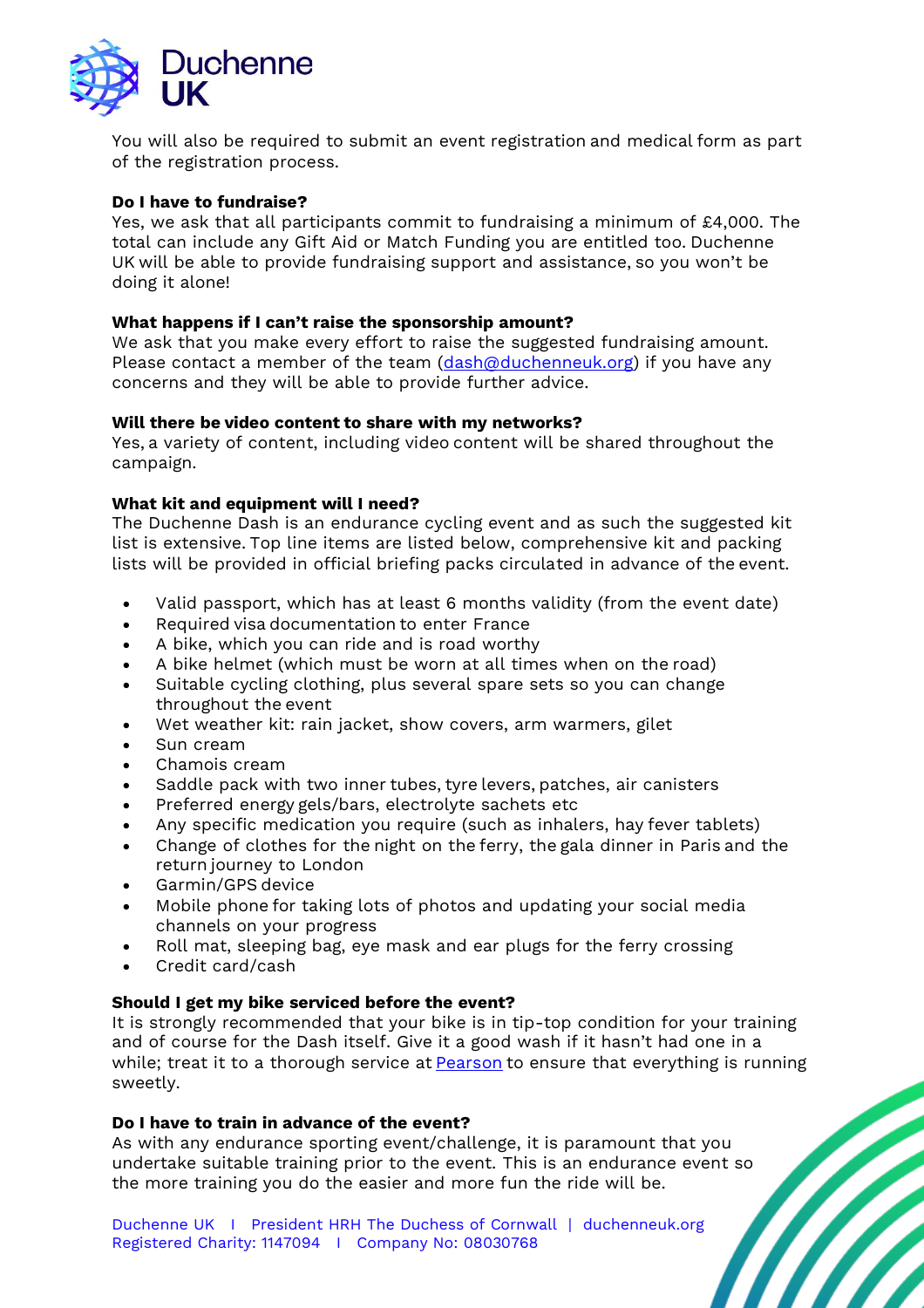

We will share a suggested training plan after you have registered and will also run a couple of training rides. Additionally, we can put you in touch with our experienced Ride Captains, if you have any further questions or queries about your training.

Please note: The organiser reserves the right to remove any cyclist who is unable to complete the event safely (for both them and others).  

# **Do I need to have a Strava account?**

Strava is a popular social media platform amongst cyclists and it is recommended that you do sign up and create an account. Once you have registered, you will receive a link to the event Strava page. Information on training and training rides will be posted here, along with community-based information from other Dashers including leader boards for those out training/cycling and general advice.   

# **Can I meet other Dashers who live in my area so we can exchange training tips and perhaps train together?**

The best way to do this is via Strava, you will receive a link to the Dash Strava account once you have registered. Open a conversation/chat and see who responds.  

# **What support will be provided?**

The Dash is a fully supported ride. The organisers will provide (included within your registration fee) the following support to help you get to Paris:  

- A team of mechanics to ensure your bike is in top-top working order throughout the ride. This support extends to helping you fix punctures and any other mechanicals you might have throughout en-route. Please ensure you arrive at the event with a mechanically sound bike. There will be extra charges for spare parts provided by the mechanics
- Medics to ensure you are fit and well throughout the ride
- An awesome team of Ride Captains who will support you on the road, providing motivation and support to get you to Paris
- A dedicated support car to each group which will carry your bags, water and snacks. They will also have a spare seat, should you need a break
- All food and drink throughout the ride to ensure you stay fully fueled

# **Will there be set speed groups or can we cycle at any speed/on our own?**

There will be set pre-confirmed speed groups. It will be compulsory to always cycle within these groups. There is no option to cycle on your own throughout this event.  

We will run four paced groups each cycling at differing speeds for slightly varying abilities. This will allow cyclists to cycle at a pre-determined speed, enabling you to train to set speed and also pace yourself effectively to get the most out of the ride. These groups will be managed by our wonderful, very experienced Ride Captains.  

The speeds for each of the four groups will be as follows:  

- **Strong and steady riders:** average 17mph/27kph
- **Confident riders:** average 16mph/25kph
- **Determined riders:** average 15mph/23kph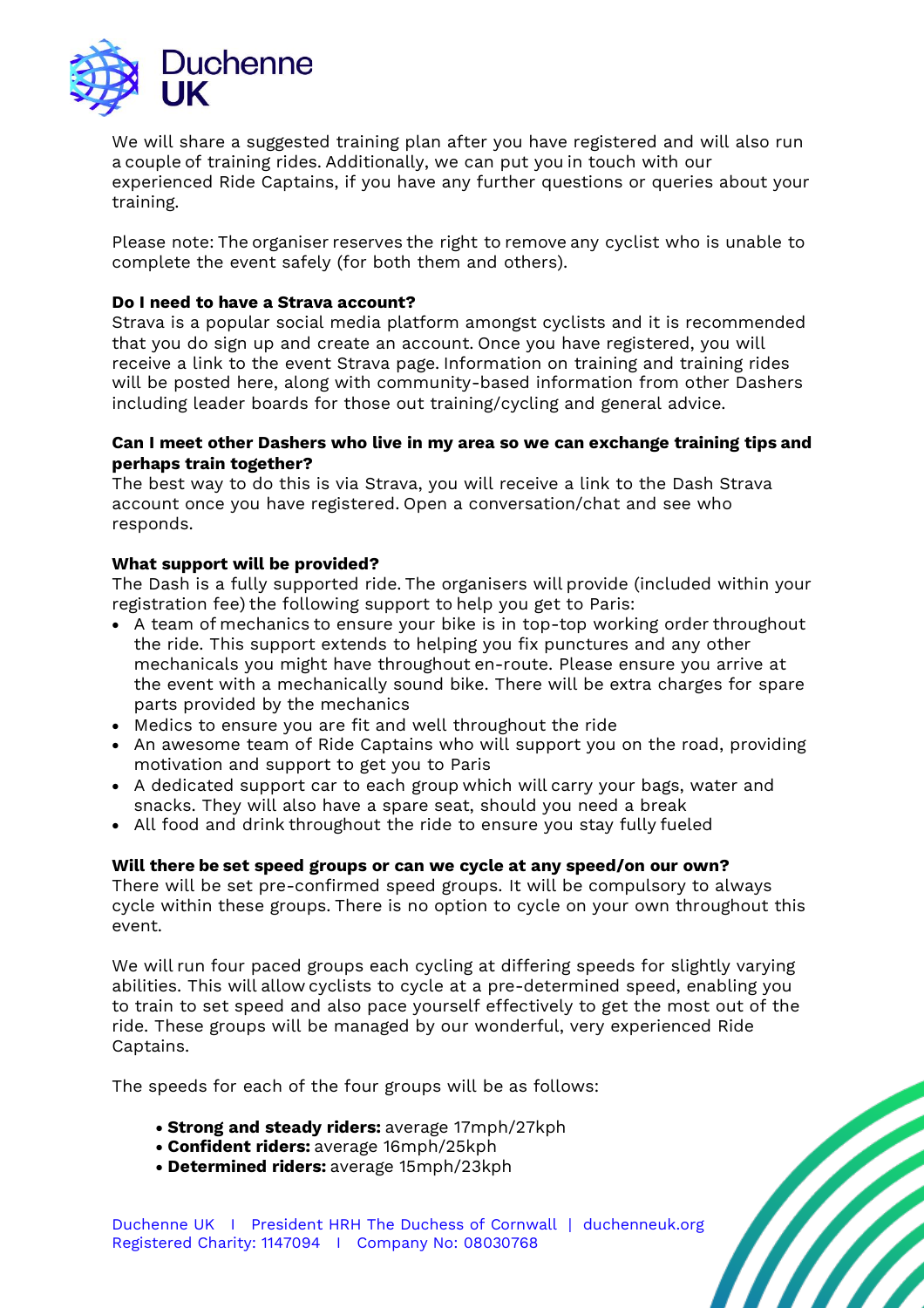

# • **Tenacious riders:** average 14mph/22kph

We will ask you submit your preferred speed group in the spring, once your training is well underway and you have a realistic idea of which group would be most suitable.  

## **Can I cycle in a group with my friends, colleagues, teammates?**

Yes, if you all agree to cycle at the same speed, as defined by the four speed groups, then you can all select to ride in the same group.  

# **Is there an age limit to take part?**

Participants need to be 18 years old or over on the event day.  

# **What transport is included?**

Participants are required to make their own way (with their bike and all equipment) to Herne Hill Velodrome in southeast London for the departure of the ride.  

All transport between Herne Hill and returning to London on Eurostar is included in the event:

- Ferry to France
- Return Eurostar from Paris to London
- Bike return from Paris to London

You will be required to make your own way home from the Eurostar in London at the end of the event.  

You will also be required to collect your bike from the London based storage depot the week after the event.  

## **Is there car parking at Herne Hill?**

No, there is no car parking available at Herne Hill.  

## **What if I become injured or need to cancel my place?**

Should you need to withdraw from the event due to injury or other personal reasons, the registration fee is non-refundable. However, we ask that you contact the team as soon as your plans change so we can discuss this further.

## **How could COVID-19 impact the Dash?**

As the world adapts to living with COVID-19, we will continue to monitor how the pandemic could impact the Duchenne Dash in terms of social distancing requirements and international travel restrictions. We will keep our participants updated on any regulations and policies introduced by either the UK or French government which could impact the event.

# **What if COVID-19 forces the event to be cancelled, will I get my registration fee and/or fundraising money back?**

If the event is cancelled directly due to COVID-19 and government guidelines or travel restrictions prohibit public events or international travel from taking place, then Duchenne UK will reimburse registration fees, not including the £8.50 booking fee.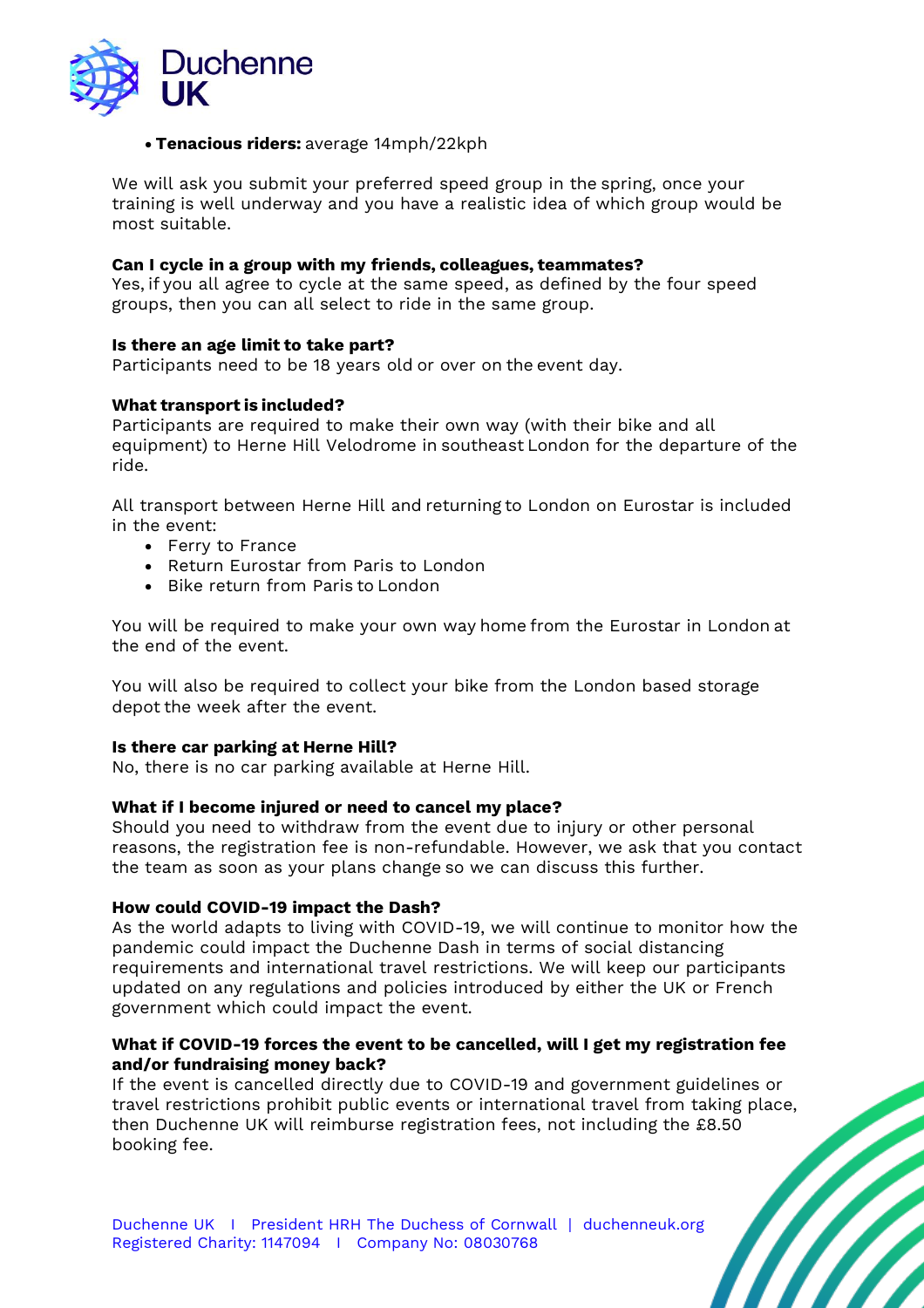

However, should you contract or have to self-isolate due to COVID-19 there shall be no obligation by Duchenne UK to refund registration fees.

Unfortunately, it will not be possible to refund any fundraising money which has been submitted/paid to Duchenne UK.

# **What happens if travel restrictions between the UK and France are in force once again, making travel to France at the time of the Dash not possible? Or if there is an enforced quarantine required in either the UK or France?**

Our main aim for the 2023 Dash is to cycle to Paris and unless the international boarder is once again closed, or unworkable quarantine on either side is required, we will do everything we can to ensure we get to Paris.

# **When will I receive my official rider briefing pack?**

The final event instructions will be emailed to you about three weeks before the event day. If you have any questions in the meantime, please contact us: [emily.waring@duchenneuk.org](mailto:emily.waring@duchenneuk.org)  

# **When will I receive my ride number and cycling jersey?**

You will receive a rider pack which will contain both these items (and more), plus any final event information when you register at Herne Hill on the event day.

# **Will I have to carry all my kit with me?**

No, you will need to pack three bags for the challenge, each one will be required a different stage of the event. More information about what to pack in each bag will be provided in the pre-event briefing pack which will be circulated in April.

- **Day bag:** this is be provided as part of your registration pack handed out when you arrive at Herne Hill. This will be placed in the support car for your cycle group and you will have access to it at each rest stop.
- **Ferry bag:** this should be a small backpack (think hand luggage size) which will be placed onto a support van at Herne Hill. You will have access to this on arrival in Newhaven and you will place it back on the van before you leave Dieppe. You will need to be able to cycle a short distance with this bag on your back – so keep it small!
- **Paris bag:** this should be another small backpack or holdall which will be placed on another support van at Herne Hill. This bag will only be available when you arrive in Paris and check into the hotel.

## **Will there be food and drink?**

Yes, organisers will provide food and drinks throughout the event. Please notify the organiser of any specific dietary requirements. If you have any specific/preferred food you enjoy/need whilst cycling including energy gels/bars, electrolyte sachets etc. it is recommended you bring these with you.

## **Will there be showers?**

There will be showers available in Newhaven on Friday evening and then again at the hotel in Paris.  

## **Will there be somewhere to change?**

Yes, there are changing facilities at Herne Hill and in Newhaven.